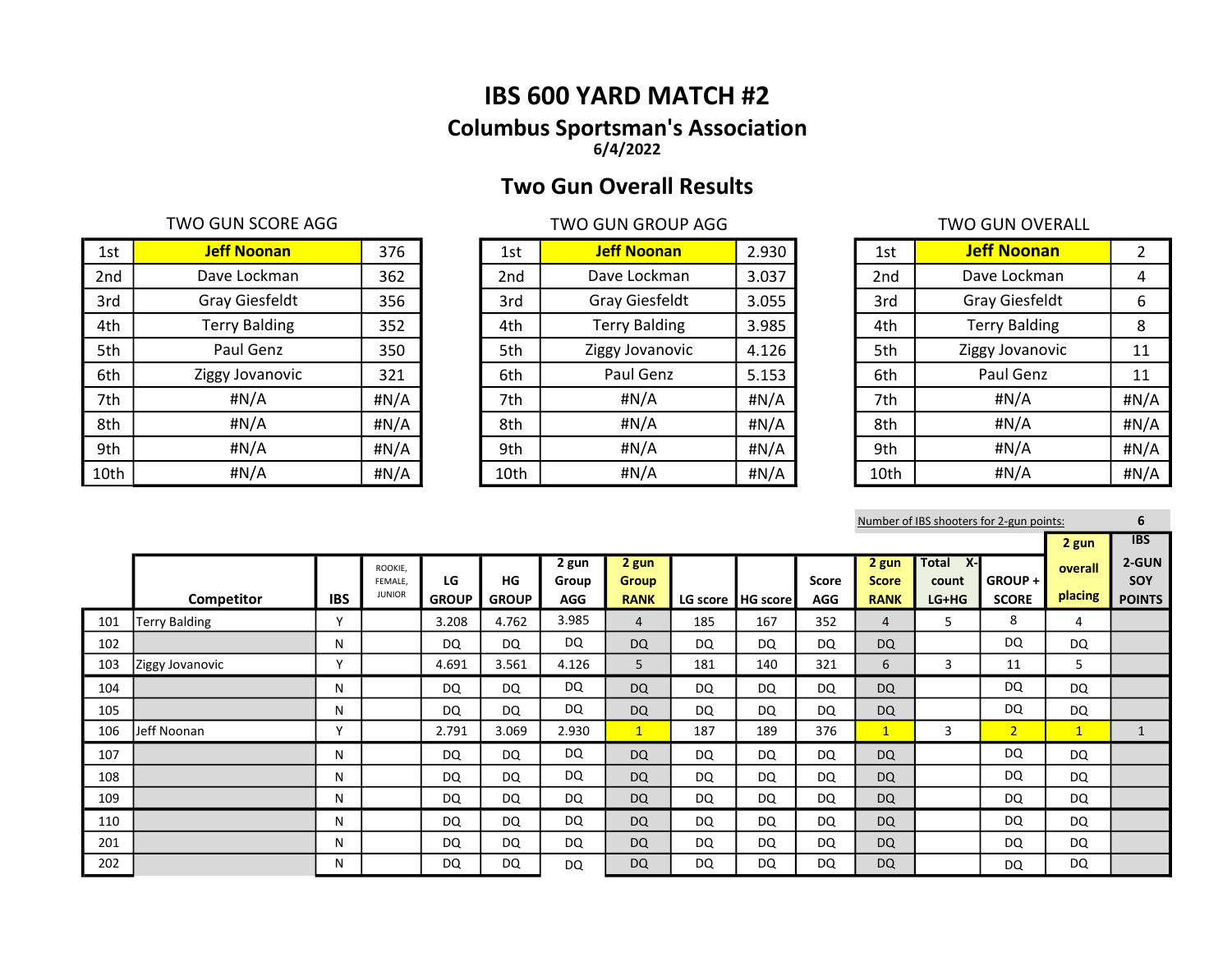|     |                       |                |                                     |                    |                    |                              |                                      |     |                     |                     |                                      |                                           |                           |                    | <b>IBS</b>                           |
|-----|-----------------------|----------------|-------------------------------------|--------------------|--------------------|------------------------------|--------------------------------------|-----|---------------------|---------------------|--------------------------------------|-------------------------------------------|---------------------------|--------------------|--------------------------------------|
|     | Competitor            | <b>IBS</b>     | ROOKIE,<br>FEMALE.<br><b>JUNIOR</b> | LG<br><b>GROUP</b> | HG<br><b>GROUP</b> | 2 gun<br>Group<br><b>AGG</b> | 2 gun<br><b>Group</b><br><b>RANK</b> |     | LG score   HG score | <b>Score</b><br>AGG | 2 gun<br><b>Score</b><br><b>RANK</b> | <b>Total</b><br>$X -$<br>count<br>$LG+HG$ | GROUP + I<br><b>SCORE</b> | overall<br>placing | 2-GUN<br><b>SOY</b><br><b>POINTS</b> |
| 203 |                       | N              |                                     | DQ                 | DQ                 | DQ                           | <b>DQ</b>                            | DQ  | DQ                  | DQ                  | <b>DQ</b>                            |                                           | DQ                        | <b>DQ</b>          |                                      |
| 204 |                       | N              |                                     | DQ                 | DQ                 | DQ                           | <b>DQ</b>                            | DQ  | DQ                  | DQ                  | <b>DQ</b>                            |                                           | DQ                        | <b>DQ</b>          |                                      |
| 205 | <b>Paul Genz</b>      |                | R                                   | 4.054              | 6.252              | 5.153                        | 6                                    | 184 | 166                 | 350                 | 5                                    |                                           | 11                        | 6                  |                                      |
| 206 |                       | N              |                                     | DQ                 | DQ                 | DQ                           | <b>DQ</b>                            | DQ  | DQ                  | DQ                  | <b>DQ</b>                            |                                           | DQ                        | DQ                 |                                      |
| 207 | IDave Lockman         | $\lambda$      |                                     | 2.705              | 3.370              | 3.037                        | 2 <sup>1</sup>                       | 187 | 175                 | 362                 | 2 <sup>1</sup>                       | 4                                         | 4                         | 2 <sup>1</sup>     |                                      |
| 208 |                       | N              |                                     | <b>DQ</b>          | DQ                 | DQ                           | <b>DQ</b>                            | DQ  | DQ                  | DQ                  | <b>DQ</b>                            |                                           | DQ                        | DQ                 |                                      |
| 209 | <b>Gray Giesfeldt</b> | $\overline{ }$ |                                     | 3.121              | 2.990              | 3.055                        | 3                                    | 189 | 167                 | 356                 | 3 <sup>1</sup>                       | 3                                         | 6                         | $\overline{3}$     |                                      |
| 210 |                       | N              |                                     | DQ                 | DQ                 | DQ                           | <b>DQ</b>                            | DQ  | DQ                  | DQ                  | <b>DQ</b>                            |                                           | DQ                        | DQ                 |                                      |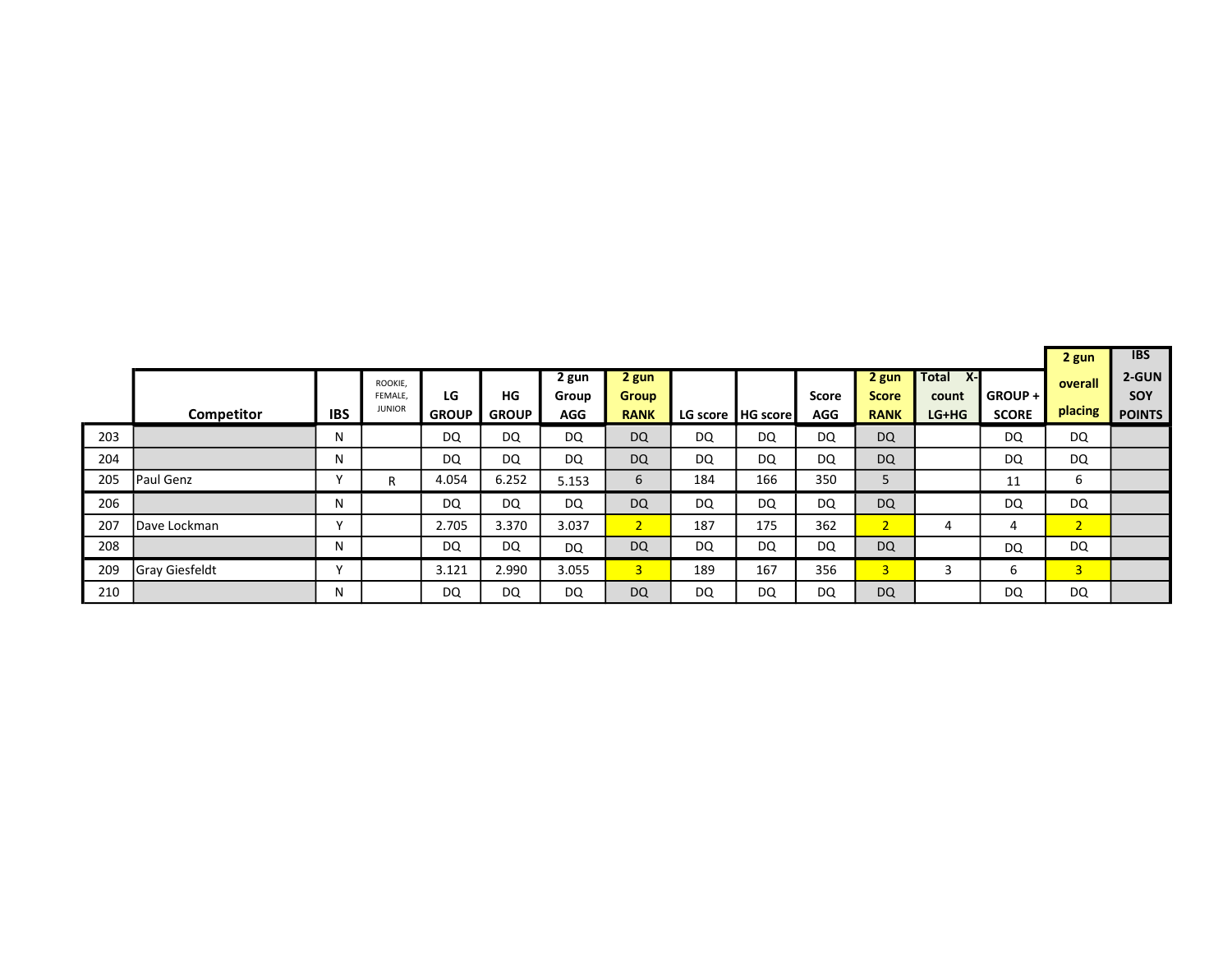# IBS 600 YARD MATCH #2

# Columbus Sportsman's Association

6/4/2022

# LIGHT GUN RESULTS

|     | <b>LIGHT GUN SCORE AGG</b> |      |  |  |  |  |  |  |  |  |
|-----|----------------------------|------|--|--|--|--|--|--|--|--|
| 1ST | <b>Gray Giesfeldt</b>      | 189  |  |  |  |  |  |  |  |  |
| 2ND | Dave Lockman               | 187  |  |  |  |  |  |  |  |  |
| 3RD | Jeff Noonan                | 187  |  |  |  |  |  |  |  |  |
| 4TH | <b>Terry Balding</b>       | 185  |  |  |  |  |  |  |  |  |
| 5TH | Paul Genz                  | 184  |  |  |  |  |  |  |  |  |
| 6TH | Ziggy Jovanovic            | 181  |  |  |  |  |  |  |  |  |
| 7TH | #N/A                       | #N/A |  |  |  |  |  |  |  |  |
| 8TH | #N/A                       | #N/A |  |  |  |  |  |  |  |  |
| 9TH | #N/A                       | #N/A |  |  |  |  |  |  |  |  |
|     | #N/A                       | #N/A |  |  |  |  |  |  |  |  |

LIGHT GUN SINGLE TARGET HIGHEST SCORE

|      | <b>LIGHT GUN SCORE AGG</b> |      |                 | <b>LIGHT GUN GROUP AGG</b> |       | <b>LIGHT GUI</b> |                    |
|------|----------------------------|------|-----------------|----------------------------|-------|------------------|--------------------|
| 1ST  | <b>Gray Giesfeldt</b>      | 189  | 1ST             | <b>Dave Lockman</b>        | 2.705 | 1ST              | <b>Dave Lock</b>   |
| 2ND  | Dave Lockman               | 187  | 2 <sub>nd</sub> | Jeff Noonan                | 2.791 | 2ND              | <b>Gray Giest</b>  |
| 3RD  | Jeff Noonan                | 187  | 3rd             | Gray Giesfeldt             | 3.121 | 3RD              | Jeff Noor          |
| 4TH  | Terry Balding              | 185  | 4th             | <b>Terry Balding</b>       | 3.208 | 4TH              | <b>Terry Bald</b>  |
| 5TH  | Paul Genz                  | 184  | 5th             | Paul Genz                  | 4.054 | 5TH              | Paul Ge            |
| 6TH  | Ziggy Jovanovic            | 181  | 6th             | Ziggy Jovanovic            | 4.691 | 6TH              | <b>Ziggy Jovar</b> |
| 7TH  | #N/A                       | #N/A | 7th             | #N/A                       | #N/A  | 7TH              | #N/A               |
| 8TH  | #N/A                       | #N/A | 8th             | # $N/A$                    | #N/A  | 8TH              | #N/A               |
| 9TH  | #N/A                       | #N/A | 9th             | #N/A                       | #N/A  | 9TH              | #N/A               |
| 10TH | #N/A                       | #N/A | 10th            | #N/A                       | #N/A  | 10TH             | #N/A               |
|      |                            |      |                 |                            |       |                  |                    |

|     | LIGHT GUN SINGLE TARGET HIGHEST SCORE |                      |       |  |           | LIGHT GUN SINGLE TARGET SMALLEST GROUP |    |       | 12th | #N/A                       |  |
|-----|---------------------------------------|----------------------|-------|--|-----------|----------------------------------------|----|-------|------|----------------------------|--|
| 1ST | Grav Giesfeldt                        | E <sub>O</sub><br>JU | 2.359 |  | $-$<br>⊥⊃ | Grav Giesfeldt                         | 50 | 2.359 | 13th | #N/A                       |  |
| 2ND | Terry Balding                         | 49                   | 2.550 |  | 2nd       | Dave Lockman                           | 46 | 2.389 |      |                            |  |
| 3RD | Ziggy Jovanovic                       | 49                   | 2.884 |  | 3ra       | Jeff Noonan                            |    | 2.4   |      | Number of LG IBS shooters: |  |

| LIGHT GUN GROUP AGG            |  |       |                         | <b>LIGHT GUN OVERALL</b> |      |  |  |
|--------------------------------|--|-------|-------------------------|--------------------------|------|--|--|
| <b>Dave Lockman</b>            |  | 2.705 | 1ST                     | <b>Dave Lockman</b>      | 3    |  |  |
| Jeff Noonan                    |  | 2.791 | 2ND                     | Gray Giesfeldt           | 4    |  |  |
| Gray Giesfeldt                 |  | 3.121 | 3RD                     | Jeff Noonan              | 5    |  |  |
| <b>Terry Balding</b>           |  | 3.208 | 4TH                     | <b>Terry Balding</b>     | 8    |  |  |
| Paul Genz                      |  | 4.054 | 5TH                     | Paul Genz                | 10   |  |  |
| Ziggy Jovanovic                |  | 4.691 | 6TH                     | Ziggy Jovanovic          | 12   |  |  |
| #N/A                           |  | #N/A  | 7TH                     | #N/A                     | #N/A |  |  |
| #N/A                           |  | #N/A  | 8TH                     | #N/A                     | #N/A |  |  |
| #N/A                           |  | #N/A  | 9TH                     | #N/A                     | #N/A |  |  |
| #N/A                           |  | #N/A  | 10TH                    | #N/A                     | #N/A |  |  |
|                                |  |       | 11th                    | #N/A                     | #N/A |  |  |
| N SINGLE TARGET SMALLEST GROUP |  |       | 12th                    | #N/A                     | #N/A |  |  |
| Gray Giesfeldt<br>50<br>2.359  |  |       | # $N/A$<br>#N/A<br>13th |                          |      |  |  |
|                                |  |       |                         |                          |      |  |  |

|                |                       |              | <b>RELAY</b> | ROOKIE,<br>FEMALE, |       |                           | <b>LG TARGET 1</b> |    |   | <b>LG TARGET 2</b> |    | <b>LG TARGET 3</b> |    |   | <b>LG TARGET 4</b> | <b>SCORE</b> | <b>SCORE</b>   | X                 | <b>GROUP</b> | <b>GROUP</b>   | (GROUP+        | <b>OVERALL</b> |   | <b>SOY Points</b> |                                 |
|----------------|-----------------------|--------------|--------------|--------------------|-------|---------------------------|--------------------|----|---|--------------------|----|--------------------|----|---|--------------------|--------------|----------------|-------------------|--------------|----------------|----------------|----------------|---|-------------------|---------------------------------|
|                | Competitor            | <b>IBS</b>   | <b>BENCH</b> | <b>JUNIOR</b>      | Score | $\boldsymbol{\mathsf{x}}$ | Group Score X      |    |   | Group Score        |    | Group Score        |    | X | Group              | AGG          |                | <b>RANK TOTAL</b> | AGG          | <b>RANK</b>    | SCORE)         | <b>PLACE</b>   |   |                   | Score   Group   Overall   Total |
|                | <b>Terry Balding</b>  | $\checkmark$ | 101          |                    | 46    |                           | 3.866              | 46 | 2 | 3.827              | 49 | 2.550              | 44 |   | 2.589              | 185          |                | $\overline{a}$    | 3.208        | 4              | 8              | $\overline{4}$ |   |                   |                                 |
| $\overline{2}$ |                       | N            | 102          |                    |       |                           |                    |    |   |                    |    |                    |    |   |                    | DQ           | DQ             |                   | DQ           | <b>DQ</b>      | <b>DQ</b>      | DQ             |   |                   |                                 |
| 3              | Ziggy Jovanovic       | $\mathbf v$  | 103          |                    | 48    |                           | 3.743              | 49 |   | 2.884              | 39 | 9.050              | 45 |   | 3.086              | 181          | 6              | $\mathbf{1}$      | 4.691        | 6              | 12             | 6              |   |                   |                                 |
| 4              |                       | N            | 104          |                    |       |                           |                    |    |   |                    |    |                    |    |   |                    | DQ           | DQ             |                   | DQ           | DQ             | <b>DQ</b>      | DQ             |   |                   |                                 |
| 5              |                       | N            | 105          |                    |       |                           |                    |    |   |                    |    |                    |    |   |                    | DQ           | DQ             |                   | DQ           | <b>DQ</b>      | <b>DQ</b>      | <b>DQ</b>      |   |                   |                                 |
| 6              | Jeff Noonan           | $\checkmark$ | 106          |                    | 46    |                           | 3.027              | 47 |   | 2.929              | 47 | 2.737              | 47 |   | 2.470              | 187          | $\overline{3}$ |                   | 2.791        |                | 5              | $\overline{3}$ |   |                   |                                 |
| $\overline{7}$ |                       | N            | 107          |                    |       |                           |                    |    |   |                    |    |                    |    |   |                    | DQ           | DQ             |                   | DQ           | DQ             | <b>DQ</b>      | DQ             |   |                   |                                 |
| 8              |                       | N            | 108          |                    |       |                           |                    |    |   |                    |    |                    |    |   |                    | DQ           | DQ             |                   | DQ           | <b>DQ</b>      | <b>DQ</b>      | DQ             |   |                   |                                 |
| 9              |                       | N            | 109          |                    |       |                           |                    |    |   |                    |    |                    |    |   |                    | DQ           | DQ             |                   | DQ           | DQ             | <b>DQ</b>      | DQ             |   |                   |                                 |
| 10             |                       | N            | 110          |                    |       |                           |                    |    |   |                    |    |                    |    |   |                    | DQ           | DQ             |                   | <b>DQ</b>    | DQ             | <b>DQ</b>      | DQ             |   |                   |                                 |
| 11             |                       | N            | 201          |                    |       |                           |                    |    |   |                    |    |                    |    |   |                    | DQ           | DQ             |                   | DQ           | <b>DQ</b>      | <b>DQ</b>      | DQ             |   |                   |                                 |
| 12             |                       | N            | 202          |                    |       |                           |                    |    |   |                    |    |                    |    |   |                    | <b>DQ</b>    | DQ             |                   | DQ           | DQ             | <b>DQ</b>      | <b>DQ</b>      |   |                   |                                 |
| 13             |                       | N            | 203          |                    |       |                           |                    |    |   |                    |    |                    |    |   |                    | DQ           | DQ             |                   | DQ           | DQ             | <b>DQ</b>      | DQ             |   |                   |                                 |
| 14             |                       | N            | 204          |                    |       |                           |                    |    |   |                    |    |                    |    |   |                    | DQ           | DQ             |                   | DQ           | <b>DQ</b>      | <b>DQ</b>      | DQ             |   |                   |                                 |
| 15             | Paul Genz             | $\checkmark$ | 205          | $\mathsf{R}$       | 44    |                           | 3.602              | 46 |   | 4.734              | 47 | 3.598              | 47 |   | 4.281              | 184          |                |                   | 4.054        | $\overline{5}$ | 10             | 5 <sup>1</sup> |   |                   |                                 |
| 16             |                       | N            | 206          |                    |       |                           |                    |    |   |                    |    |                    |    |   |                    | DQ           | DQ             |                   | DQ           | DQ             | <b>DQ</b>      | DQ             |   |                   |                                 |
| 17             | Dave Lockman          | $\mathsf{v}$ | 207          |                    | 47    |                           | 3.316              | 47 |   | 2.559              | 47 | 2.557              | 46 |   | 2.389              | 187          | $\overline{2}$ | $\overline{2}$    | 2.705        |                | $\mathbf{3}$   | $\overline{1}$ |   |                   | $\overline{2}$                  |
| 18             |                       | N            | 208          |                    |       |                           |                    |    |   |                    |    |                    |    |   |                    | <b>DQ</b>    | DQ             |                   | DQ           | <b>DQ</b>      | <b>DQ</b>      | <b>DQ</b>      |   |                   |                                 |
| 19             | <b>Gray Giesfeldt</b> |              | 209          |                    | 48    |                           | 3.098              | 50 |   | 2.359              | 45 | 2.587              | 46 |   | 4.439              | 189          |                | $\mathbf{1}$      | 3.121        | $\overline{3}$ | $\overline{4}$ | $\overline{2}$ | 1 |                   |                                 |
| 20             |                       | N            | 210          |                    |       |                           |                    |    |   |                    |    |                    |    |   |                    | DQ           | DQ             |                   | DQ           | DQ.            | <b>DQ</b>      | DQ             |   |                   |                                 |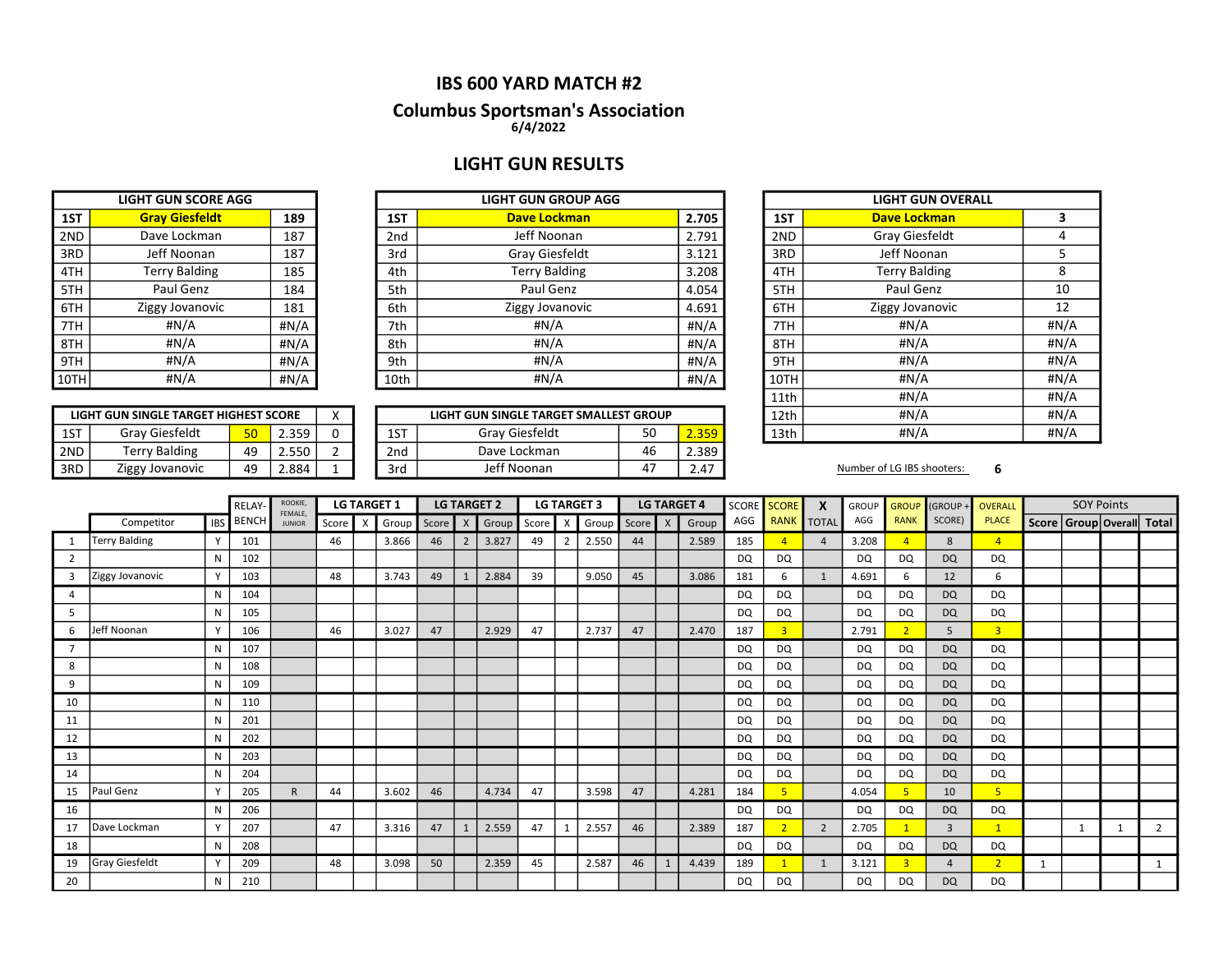### IBS 600 YARD MATCH #2

### Columbus Sportsman's Association 6/4/2022

### HEAVY GUN RESULTS

|     | <b>HEAVY GUN SCORE AGG</b> |      |  |  |  |  |  |  |  |  |
|-----|----------------------------|------|--|--|--|--|--|--|--|--|
| 1ST | <b>Jeff Noonan</b>         | 189  |  |  |  |  |  |  |  |  |
| 2ND | Dave Lockman               | 175  |  |  |  |  |  |  |  |  |
| 3RD | <b>Gray Giesfeldt</b>      | 167  |  |  |  |  |  |  |  |  |
| 4TH | <b>Terry Balding</b>       | 167  |  |  |  |  |  |  |  |  |
| 5TH | Paul Genz                  | 166  |  |  |  |  |  |  |  |  |
| 6TH | Ziggy Jovanovic            | 140  |  |  |  |  |  |  |  |  |
| 7TH | #N/A                       | #N/A |  |  |  |  |  |  |  |  |
| 8TH | #N/A                       | #N/A |  |  |  |  |  |  |  |  |
| 9TH | #N/A                       | #N/A |  |  |  |  |  |  |  |  |
|     | #N/A                       | #N/A |  |  |  |  |  |  |  |  |

|        | <b>HEAVY GUN SCORE AGG</b> |      |      |                       |       |      |
|--------|----------------------------|------|------|-----------------------|-------|------|
| 1ST    | <b>Jeff Noonan</b>         | 189  | 1ST  | <b>Gray Giesfeldt</b> | 2.990 | 1ST  |
| 2ND    | Dave Lockman               | 175  | 2nd  | Jeff Noonan           | 3.069 | 2ND  |
| 3RD    | Gray Giesfeldt             | 167  | 3rd  | Dave Lockman          | 3.370 | 3RD  |
| 4TH    | <b>Terry Balding</b>       | 167  | 4th  | Ziggy Jovanovic       | 3.561 | 4TH  |
| 5TH    | Paul Genz                  | 166  | 5th  | <b>Terry Balding</b>  | 4.762 | 5TH  |
| 6TH    | Ziggy Jovanovic            | 140  | 6th  | Paul Genz             | 6.252 | 6TH  |
| 7TH    | #N/A                       | #N/A | 7th  | #N/A                  | #N/A  | 7TH  |
| 8TH    | #N/A                       | #N/A | 8th  | #N/A                  | #N/A  | 8TH  |
| 9TH    | #N/A                       | #N/A | 9th  | #N/A                  | #N/A  | 9TH  |
| 10TH l | #N/A                       | #N/A | 10th | #N/A                  | #N/A  | 10TH |

|     | <b>HEAVY GUN SINGLE TARGET HIGHEST SCORE</b> |    |               |  |     | <b>HEAVY GUN SINGLE TARGET SMALLEST GROUP</b> |    |       | 12th | #N/A                       |  |
|-----|----------------------------------------------|----|---------------|--|-----|-----------------------------------------------|----|-------|------|----------------------------|--|
| 1ST | Jeff Noonan                                  | 50 | 1.638         |  | 1ST | Jeff Noonan                                   | 50 | 1.638 | 13th | #N/A                       |  |
| 2nd | Dave Lockman                                 | 49 | ววว<br>ے دے.د |  | 2ND | Grav Giesfeldt                                | 38 | 1.806 |      |                            |  |
| 3rd | Grav Giesfeldt                               | 48 | .704          |  | 3RD | Dave Lockman                                  | 44 | 2.383 |      | Number of HG IBS shooters: |  |

| <b>IEAVY GUN GROUP AGG</b>     |       |      | <b>HEAVY GUN OVERALL</b> |                      |      |  |  |  |  |  |
|--------------------------------|-------|------|--------------------------|----------------------|------|--|--|--|--|--|
| <b>Gray Giesfeldt</b>          | 2.990 | 1ST  |                          | <b>Jeff Noonan</b>   | 3    |  |  |  |  |  |
| Jeff Noonan                    | 3.069 | 2ND  |                          | Gray Giesfeldt       | 4    |  |  |  |  |  |
| Dave Lockman                   | 3.370 | 3RD  |                          | Dave Lockman         | 5    |  |  |  |  |  |
| Ziggy Jovanovic                | 3.561 | 4TH  |                          | <b>Terry Balding</b> | 9    |  |  |  |  |  |
| <b>Terry Balding</b>           | 4.762 | 5TH  |                          | Ziggy Jovanovic      | 10   |  |  |  |  |  |
| Paul Genz                      | 6.252 | 6TH  |                          | Paul Genz            | 11   |  |  |  |  |  |
| #N/A                           | #N/A  | 7TH  |                          | #N/A                 | #N/A |  |  |  |  |  |
| #N/A                           | #N/A  | 8TH  |                          | #N/A                 | #N/A |  |  |  |  |  |
| #N/A                           | #N/A  | 9TH  |                          | #N/A                 | #N/A |  |  |  |  |  |
| #N/A                           | #N/A  | 10TH |                          | #N/A                 | #N/A |  |  |  |  |  |
|                                | 11th  |      | #N/A                     | #N/A                 |      |  |  |  |  |  |
| N SINGLE TARGET SMALLEST GROUP |       | 12th |                          | #N/A                 | #N/A |  |  |  |  |  |
| Jeff Noonan                    | 13th  |      | #N/A                     | #N/A                 |      |  |  |  |  |  |
|                                |       |      |                          |                      |      |  |  |  |  |  |

|    |                      | RELAY-  | ROOKIE,<br>FEMALE, |               |       | <b>HG TARGET 1</b> |       |         | <b>HG TARGET 2</b> |       |       | <b>HG TARGET 3</b> |       |          | <b>HG TARGET 4</b> |       | SCORE SCORE | $\boldsymbol{\mathsf{x}}$ | <b>GROUP</b>   | <b>GROUP</b> | (GROUP         | OVERALL        |                |   | <b>SOY Points</b> |              |                                 |
|----|----------------------|---------|--------------------|---------------|-------|--------------------|-------|---------|--------------------|-------|-------|--------------------|-------|----------|--------------------|-------|-------------|---------------------------|----------------|--------------|----------------|----------------|----------------|---|-------------------|--------------|---------------------------------|
|    | Competitor           | l ibs l | <b>BENCH</b>       | <b>JUNIOR</b> | Score | X                  | Group | Score X |                    | Group | Score | $\times$           | Group | Score X  |                    | Group | AGG         |                           | RANK TOTAL     | AGG          | <b>RANK</b>    | SCORE)         | <b>PLACE</b>   |   |                   |              | Score   Group   Overall   Total |
| -1 | <b>Terry Balding</b> |         | 101                |               | 46    |                    | 4.333 | 46      |                    | 3.973 | 37    |                    | 2.912 | 38       |                    | 7.831 | 167         | 4                         | $\mathbf{1}$   | 4.762        |                | $\mathbf{q}$   | $\overline{4}$ |   |                   |              |                                 |
| 2  |                      | N       | 102                |               |       |                    |       |         |                    |       |       |                    |       |          |                    |       | DQ          | DQ                        |                | DQ           | DQ.            | <b>DQ</b>      | DQ             |   |                   |              |                                 |
| 3  | Ziggy Jovanovic      |         | 103                |               | 46    |                    | 2.538 | 47      |                    | 3.420 | 47    |                    | 3.400 | $\Omega$ |                    | 4.887 | 140         | 6                         | $\overline{2}$ | 3.561        |                | 10             | 5 <sup>2</sup> |   |                   |              |                                 |
| 4  |                      | N       | 104                |               |       |                    |       |         |                    |       |       |                    |       |          |                    |       | <b>DQ</b>   | DQ                        |                | DQ           | DQ             | <b>DQ</b>      | <b>DQ</b>      |   |                   |              |                                 |
| 5  |                      | N       | 105                |               |       |                    |       |         |                    |       |       |                    |       |          |                    |       | DQ          | DQ                        |                | DQ           | DQ.            | <b>DQ</b>      | DQ             |   |                   |              |                                 |
| 6  | Jeff Noonan          |         | 106                |               | 45    |                    | 2.545 | 47      |                    | 2.838 | 47    |                    | 5.254 | 50       | $\overline{2}$     | 1.638 | 189         |                           | $\overline{3}$ | 3.069        |                | $\overline{3}$ | $\mathbf{1}$   | 1 |                   | $\mathbf{1}$ | $\overline{2}$                  |
|    |                      | N       | 107                |               |       |                    |       |         |                    |       |       |                    |       |          |                    |       | DQ          | DQ                        |                | <b>DQ</b>    | DQ             | <b>DQ</b>      | DQ.            |   |                   |              |                                 |
| 8  |                      | N       | 108                |               |       |                    |       |         |                    |       |       |                    |       |          |                    |       | DQ          | DQ                        |                | DQ           | DQ.            | <b>DQ</b>      | DQ             |   |                   |              |                                 |
| 9  |                      | N       | 109                |               |       |                    |       |         |                    |       |       |                    |       |          |                    |       | DQ          | DQ                        |                | DQ           | <b>DQ</b>      | <b>DQ</b>      | DQ             |   |                   |              |                                 |
| 10 |                      | N       | 110                |               |       |                    |       |         |                    |       |       |                    |       |          |                    |       | DQ          | DQ                        |                | DQ           | <b>DQ</b>      | <b>DQ</b>      | DQ             |   |                   |              |                                 |
| 11 |                      | N       | 201                |               |       |                    |       |         |                    |       |       |                    |       |          |                    |       | <b>DQ</b>   | DQ                        |                | DQ           | DQ             | <b>DQ</b>      | <b>DQ</b>      |   |                   |              |                                 |
| 12 |                      | N       | 202                |               |       |                    |       |         |                    |       |       |                    |       |          |                    |       | DQ          | DQ                        |                | <b>DQ</b>    | DQ             | <b>DQ</b>      | <b>DQ</b>      |   |                   |              |                                 |
| 13 |                      | N       | 203                |               |       |                    |       |         |                    |       |       |                    |       |          |                    |       | DQ          | DQ                        |                | DQ           | DQ             | <b>DQ</b>      | DQ             |   |                   |              |                                 |
| 14 |                      | N       | 204                |               |       |                    |       |         |                    |       |       |                    |       |          |                    |       | DQ          | DQ                        |                | DQ           | DQ             | <b>DQ</b>      | DQ             |   |                   |              |                                 |
| 15 | Paul Genz            |         | 205                | $\mathsf{R}$  | 43    |                    | 5.947 | 40      |                    | 5.471 | 43    |                    | 6.207 | 40       |                    | 7.381 | 166         | 5                         |                | 6.252        | 6              | 11             | 6              |   |                   |              |                                 |
| 16 |                      | N       | 206                |               |       |                    |       |         |                    |       |       |                    |       |          |                    |       | DQ          | DQ                        |                | DQ.          | DQ             | <b>DQ</b>      | DQ             |   |                   |              |                                 |
| 17 | Dave Lockman         |         | 207                |               | 44    |                    | 2.383 | 49      |                    | 3.232 | 46    |                    | 3.545 | 36       |                    | 4.318 | 175         |                           | $\overline{2}$ | 3.370        | $\overline{3}$ | 5              | $\overline{3}$ |   |                   |              |                                 |
| 18 |                      | N       | 208                |               |       |                    |       |         |                    |       |       |                    |       |          |                    |       | <b>DQ</b>   | DQ                        |                | <b>DQ</b>    | DQ             | <b>DQ</b>      | DQ             |   |                   |              |                                 |
| 19 | Gray Giesfeldt       |         | 209                |               | 38    |                    | 1.806 | 48      | $\mathbf{1}$       | 3.704 | 43    |                    | 3.356 | 38       |                    | 3.092 | 167         | $\overline{3}$            | $\overline{2}$ | 2.990        |                | $\Delta$       | $\overline{2}$ |   | - 1               |              | 1                               |
| 20 |                      | N       | 210                |               |       |                    |       |         |                    |       |       |                    |       |          |                    |       | <b>DQ</b>   | <b>DQ</b>                 |                | DQ           | <b>DQ</b>      | <b>DQ</b>      | <b>DQ</b>      |   |                   |              |                                 |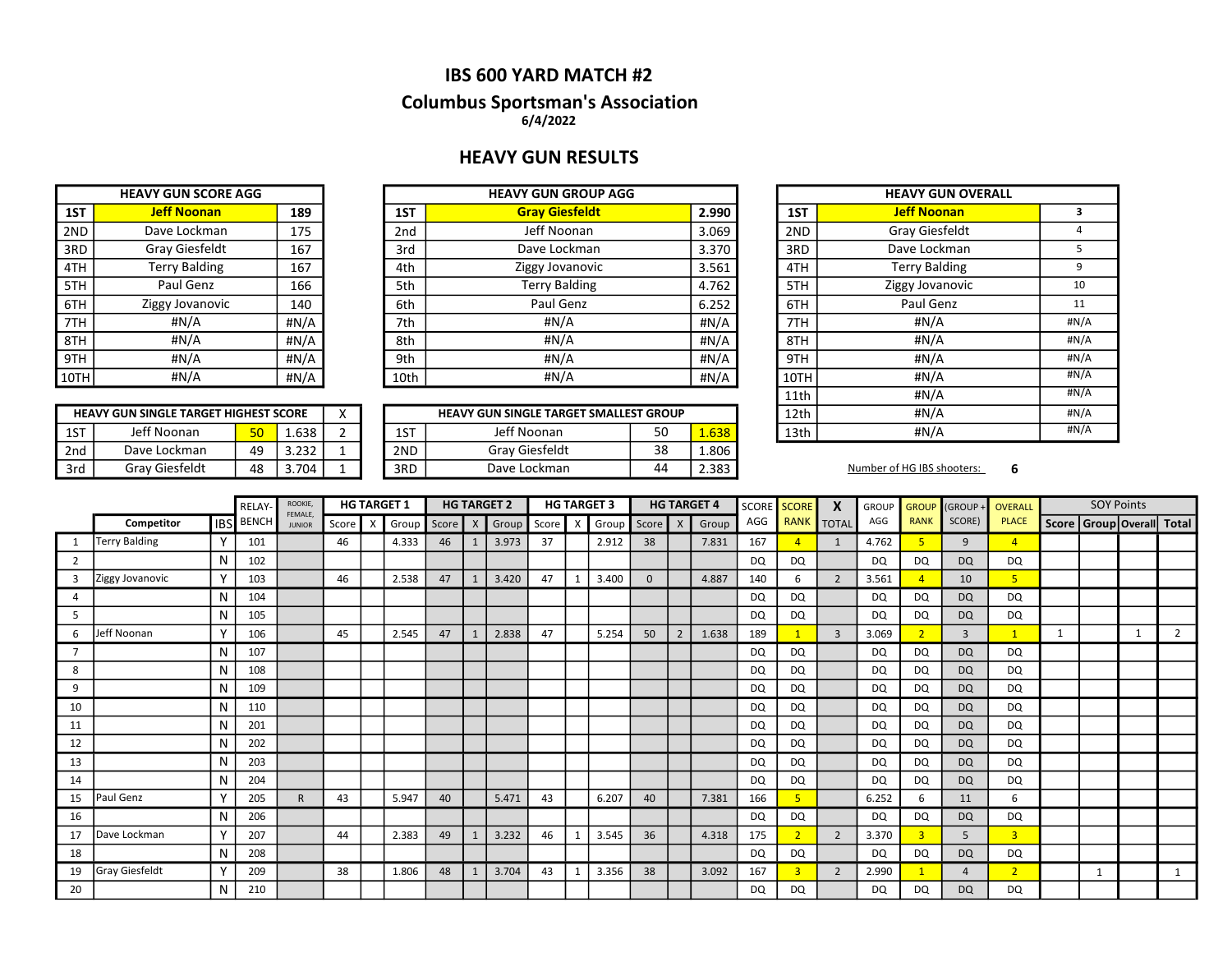## IBS 600 YARD MATCH #2

### Columbus Sportsman's Association 6/4/2022

# FACTORY GUN RESULTS

|      | <b>FACTORY GUN SCORE AGG</b> |         |
|------|------------------------------|---------|
| 1ST  | <b>Paul Genz</b>             | 177     |
| 2ND  | <b>Gray Giesfeldt</b>        | 152     |
| 3RD  | #N/A                         | # $N/A$ |
| 4TH  | #N/A                         | #N/A    |
| 5TH  | #N/A                         | # $N/A$ |
| 6TH  | #N/A                         | #N/A    |
| 7TH  | #N/A                         | # $N/A$ |
| 8TH  | #N/A                         | # $N/A$ |
| 9TH  | #N/A                         | #N/A    |
| 10TH | #N/A                         | #N/A    |

|      | <b>FACTORY GUN SCORE AGG</b> |      | <b>FACTORY GUN GROUP AGG</b> |      |                  |       |  |      | <b>FACTORY GUN OVERALL</b> |               |
|------|------------------------------|------|------------------------------|------|------------------|-------|--|------|----------------------------|---------------|
| 1ST  | <b>Paul Genz</b>             | 177  |                              | 1ST  | <b>Paul Genz</b> | 5.004 |  | 1ST  | <b>Paul Genz</b>           |               |
| 2ND  | Gray Giesfeldt               | 152  |                              | 2nd  | Gray Giesfeldt   | 5.368 |  | 2ND  | Gray Giesfeldt             | 4             |
| 3RD  | # $N/A$                      | #N/A |                              | 3rd  | #N/A             | #N/A  |  | 3RD  | #N/A                       | #N/A          |
| 4TH  | # $N/A$                      | #N/A |                              | 4th  | #N/A             | #N/A  |  | 4TH  | #N/A                       | #N/A          |
| 5TH  | #N/A                         | #N/A |                              | 5th  | #N/A             | #N/A  |  | 5TH  | #N/A                       | #N/A          |
| 6TH  | # $N/A$                      | #N/A |                              | 6th  | #N/A             | #N/A  |  | 6TH  | #N/A                       | H N/A         |
| 7TH  | # $N/A$                      | #N/A |                              | 7th  | #N/A             | #N/A  |  | 7TH  | #N/A                       | #N/A          |
| 8TH  | #N/A                         | #N/A |                              | 8th  | #N/A             | #N/A  |  | 8TH  | #N/A                       | #N/A          |
| 9TH  | # $N/A$                      | #N/A |                              | 9th  | #N/A             | #N/A  |  | 9TH  | #N/A                       | H N/A         |
| 10TH | # $N/A$                      | #N/A |                              | 10th | #N/A             | #N/A  |  | 10TH | H N/A                      | #N/A          |
|      |                              |      |                              |      |                  |       |  |      |                            | $\sim$ $\sim$ |

|      | <b>FACTORY GUN SCORE AGG</b>                   |    |       |          |      | <b>FACTORY GUN GROUP AGG</b>                    |    |       |  |      | <b>FACTORY GUN OVERALL</b> |      |
|------|------------------------------------------------|----|-------|----------|------|-------------------------------------------------|----|-------|--|------|----------------------------|------|
| 1ST  | <b>Paul Genz</b>                               |    | 177   |          | 1ST  | <b>Paul Genz</b>                                |    | 5.004 |  | 1ST  | <b>Paul Genz</b>           | 2    |
| 2ND  | Gray Giesfeldt                                 |    | 152   |          | 2nd  | Gray Giesfeldt<br>5.368                         |    |       |  |      | Gray Giesfeldt             | 4    |
| 3RD  | #N/A                                           |    | #N/A  |          | 3rd  | #N/A<br>#N/A                                    |    |       |  |      | #N/A                       | #N/A |
| 4TH  | #N/A                                           |    | #N/A  |          | 4th  | #N/A                                            |    | #N/A  |  | 4TH  | #N/A                       | #N/A |
| 5TH  | H N/A                                          |    | #N/A  |          | 5th  | #N/A                                            |    | #N/A  |  | 5TH  | #N/A                       | #N/A |
| 6TH  | #N/A                                           |    | #N/A  |          | 6th  | #N/A                                            |    | #N/A  |  | 6TH  | #N/A                       | #N/A |
| 7TH  | #N/A                                           |    | #N/A  |          | 7th  | #N/A<br>#N/A                                    |    |       |  |      | #N/A                       | #N/A |
| 8TH  | #N/A                                           |    | #N/A  |          | 8th  | #N/A                                            |    | #N/A  |  | 8TH  | #N/A                       | #N/A |
| 9TH  | #N/A                                           |    | #N/A  |          | 9th  | #N/A                                            |    | #N/A  |  | 9TH  | #N/A                       | #N/A |
| 10TH | #N/A                                           |    | #N/A  |          | 10th | #N/A                                            |    | #N/A  |  | 10TH | #N/A                       | #N/A |
|      |                                                |    |       |          |      |                                                 |    |       |  | 11th | #N/A                       | #N/A |
|      | <b>FACTORY GUN SINGLE TARGET HIGHEST SCORE</b> |    |       | X        |      | <b>FACTORY GUN SINGLE TARGET SMALLEST GROUP</b> |    |       |  | 12th | H N/A                      | #N/A |
| 1ST  | Paul Genz                                      | 46 | 3.521 | $\Omega$ | 1ST  | Paul Genz                                       | 46 | 3.521 |  | 13th | #N/A                       | #N/A |
| 2ND  | Paul Genz                                      | 44 | 4.490 | 0        | 2nd  | Paul Genz                                       | 44 | 4.49  |  | 14th | #N/A                       | #N/A |
| 3RD  | Gray Giesfeldt                                 | 44 | 4.678 |          | 3rd  | Gray Giesfeldt                                  | 44 | 4.678 |  | 15th | #N/A                       | #N/A |

|        |                       |            | <b>RELAY-</b> | ROOKIE,<br>FEMALE, |       | <b>TARGET 1</b> |       |       | <b>TARGET 2</b> |       |       | <b>TARGET 3</b> |       |       | <b>TARGET 4</b> |       | SCORE | SCORE       | X              | <b>GROUP</b> |                | GROUP (GROUP + | <b>OVERALL</b>           |
|--------|-----------------------|------------|---------------|--------------------|-------|-----------------|-------|-------|-----------------|-------|-------|-----------------|-------|-------|-----------------|-------|-------|-------------|----------------|--------------|----------------|----------------|--------------------------|
|        | Competitor            | <b>IBS</b> | <b>BENCH</b>  | <b>JUNIOR</b>      | Score |                 | Group | Score |                 | Group | Score | X               | Group | Score |                 | Group | AGG   | <b>RANK</b> | <b>TOTAL</b>   | AGG          | <b>RANK</b>    | SCORE)         | <b>PLACE</b>             |
|        |                       |            | 101           |                    |       |                 |       |       |                 |       |       |                 |       |       |                 |       | DQ    | DQ          |                | DQ           | DQ             | <b>DQ</b>      | DQ                       |
|        |                       |            | 102           |                    |       |                 |       |       |                 |       |       |                 |       |       |                 |       | DQ    | DQ          |                | DQ           | <b>DQ</b>      | <b>DQ</b>      | DQ                       |
| ∍      |                       |            | 103           |                    |       |                 |       |       |                 |       |       |                 |       |       |                 |       | DQ    | DQ          |                | DQ           | <b>DQ</b>      | <b>DQ</b>      | DQ                       |
|        |                       |            | 104           |                    |       |                 |       |       |                 |       |       |                 |       |       |                 |       | DQ    | DQ          |                | DQ           | <b>DQ</b>      | <b>DQ</b>      | DQ.                      |
|        | Paul Genz             |            | 105           | R                  | 44    |                 | 4.490 | 46    |                 | 3.521 | 43    |                 | 4.699 | 44    |                 | 7.306 | 177   |             |                | 5.004        |                |                |                          |
| b      |                       |            | 106           |                    |       |                 |       |       |                 |       |       |                 |       |       |                 |       | DQ    | DQ          |                | DQ           | <b>DQ</b>      | <b>DQ</b>      | DQ                       |
|        |                       |            | 107           |                    |       |                 |       |       |                 |       |       |                 |       |       |                 |       | DQ    | DQ          |                | DQ           | <b>DQ</b>      | <b>DQ</b>      | DQ                       |
| ິ<br>٥ |                       |            | 108           |                    |       |                 |       |       |                 |       |       |                 |       |       |                 |       | DQ    | DQ          |                | DQ           | <b>DQ</b>      | <b>DQ</b>      | DQ                       |
| q      | <b>Gray Giesfeldt</b> |            | 109           |                    | 26    |                 | 4.831 | 41    |                 | 5.400 | 41    |                 | 6.564 | 44    | $\epsilon$      | 4.678 | 152   |             | $\overline{3}$ | 5.368        | $\overline{2}$ | 4              | $\overline{\phantom{0}}$ |
| 10     |                       |            | 110           |                    |       |                 |       |       |                 |       |       |                 |       |       |                 |       | DQ    | DQ          |                | DQ           | <b>DQ</b>      | <b>DQ</b>      | <b>DQ</b>                |
| 11     |                       |            | 201           |                    |       |                 |       |       |                 |       |       |                 |       |       |                 |       | DQ    | DQ          |                | DQ           | DQ             | <b>DQ</b>      | DQ                       |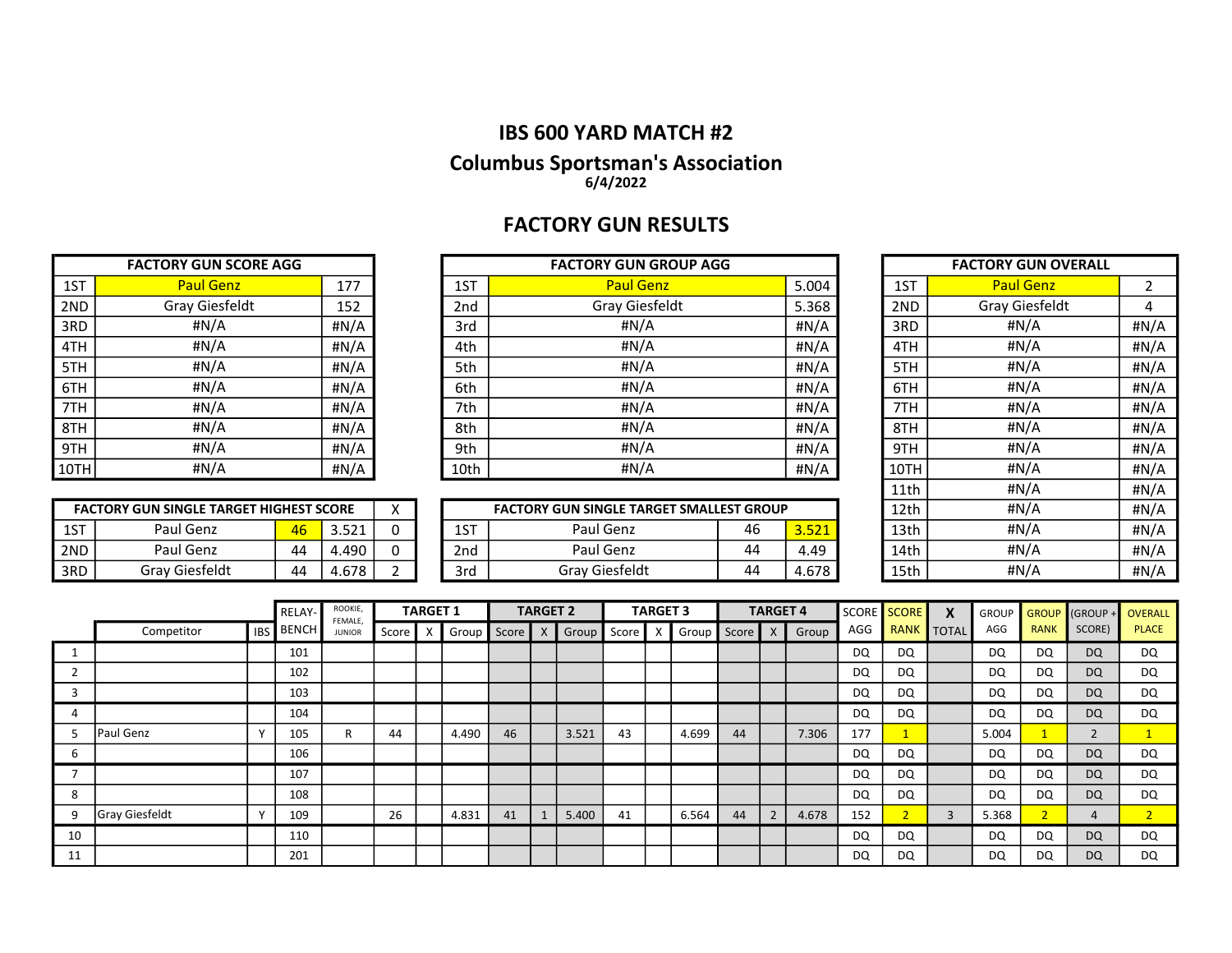## Columbus Sportsman's Association Light Gun Equipment List 6/4/2022

| Competitor           |     | Caliber         | Action     | Barrel            | Stock    | Scope      | Powder      | <b>Bullet</b>      | Gunsmith         |
|----------------------|-----|-----------------|------------|-------------------|----------|------------|-------------|--------------------|------------------|
| Jeff Noonan          | LG. | 6 BRA           | <b>Bat</b> | Kreiger           | Wheeler  | Nightforce | H4895       | <b>Vapor Trail</b> | Wheeler/Meredith |
| <b>Terry Balding</b> | LG  | 22 BR           | Savage     | Kreiger           | Shehane  | Nightforce | <b>RL15</b> | Berger             | <b>Balding</b>   |
| Gray Giesfeldt       | LG  | <b>6 DASHER</b> | Borden     | <b>Brux</b>       | McMillan | Nightforce | Varget      | JLK                | Zaborowski       |
| Paul Genz            | LG  | 6 BRA           | Nesika     | <b>Rock Creek</b> | Shehane  | Nightforce | Varget      | Sierra             |                  |
| Dave Lockman         | LG  | <b>6 DASHER</b> | <b>Bat</b> | Kreiger           | Tracker  | Leupold    | <b>RL15</b> | Berger 105         | Zaborowski       |
| Ziggy Jovanovic      | LG  | 6 BRA           | P1000      | Kreiger           | Tigar    | Vortex     | H4895       | Vapor Trail        | Self             |